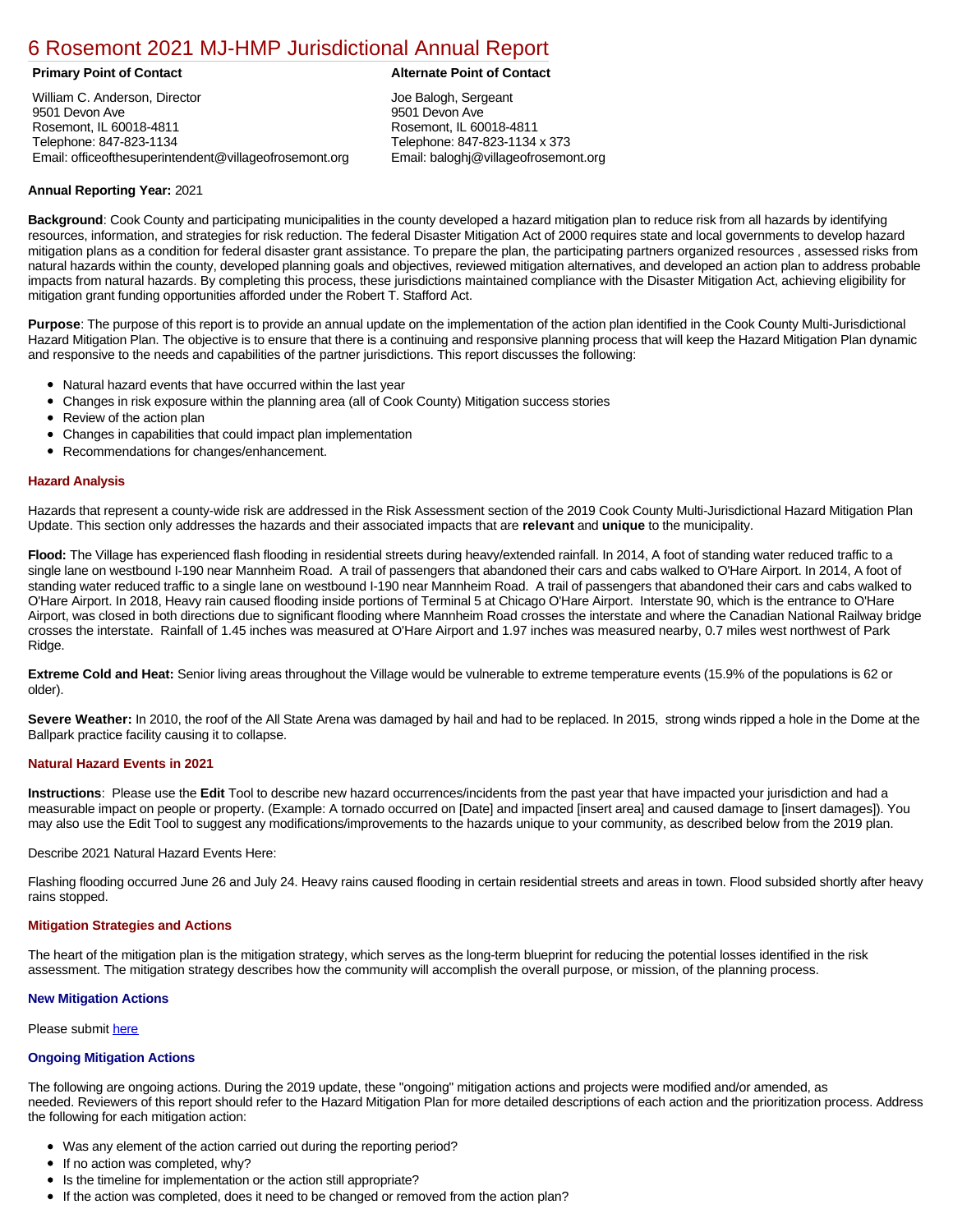| TABLE: HAZARD MITIGATION ACTION PLAN MATRIX                                                                                                                                                                                                                                                                                                                                        |             |             |                                    |                                                                                                                                   |                         |                              |                                                                                                                                |                                                            |  |  |  |  |
|------------------------------------------------------------------------------------------------------------------------------------------------------------------------------------------------------------------------------------------------------------------------------------------------------------------------------------------------------------------------------------|-------------|-------------|------------------------------------|-----------------------------------------------------------------------------------------------------------------------------------|-------------------------|------------------------------|--------------------------------------------------------------------------------------------------------------------------------|------------------------------------------------------------|--|--|--|--|
| <b>Completion status legend:</b><br>$O =$ Action Ongoing toward Completion<br>$N = New$<br>$R =$ Want Removed from Annex<br>$C = Project Completed$<br>$X = No$ Action Taken                                                                                                                                                                                                       |             |             |                                    |                                                                                                                                   |                         |                              |                                                                                                                                |                                                            |  |  |  |  |
| 2021 Status                                                                                                                                                                                                                                                                                                                                                                        | 2020 Status | 2019 Status | <b>Hazards</b><br><b>Mitigated</b> | <b>Objectives</b><br>Met                                                                                                          | Lead<br><b>Agencies</b> | Sources of<br><b>Funding</b> | <b>Estimated</b><br>Cost                                                                                                       | <b>Timeline/Projected</b><br><b>Completion Date</b><br>(a) |  |  |  |  |
| Action R9.1—Where appropriate, support retrofitting, purchase, or relocation of structures in hazard-prone areas to prevent future structure damage. Give<br>priority to properties with exposure to repetitive losses.                                                                                                                                                            |             |             |                                    |                                                                                                                                   |                         |                              |                                                                                                                                |                                                            |  |  |  |  |
| <b>Status Description:</b>                                                                                                                                                                                                                                                                                                                                                         |             |             |                                    |                                                                                                                                   |                         |                              |                                                                                                                                |                                                            |  |  |  |  |
| $\circ$                                                                                                                                                                                                                                                                                                                                                                            | $\circ$     | Ongoing     | All                                | 7, 13                                                                                                                             | Rosemont                | High                         | <b>FEMA Hazard</b><br>Mitigation<br>Grants                                                                                     | Long-term<br>(depending on<br>funding)                     |  |  |  |  |
| Action R9.2—Continue to support the countywide actions identified in this plan.                                                                                                                                                                                                                                                                                                    |             |             |                                    |                                                                                                                                   |                         |                              |                                                                                                                                |                                                            |  |  |  |  |
| <b>Status Description:</b>                                                                                                                                                                                                                                                                                                                                                         |             |             |                                    |                                                                                                                                   |                         |                              |                                                                                                                                |                                                            |  |  |  |  |
| $\circ$                                                                                                                                                                                                                                                                                                                                                                            | $\circ$     | Ongoing     | All                                | All                                                                                                                               | Rosemont                | Low                          | <b>General Fund</b>                                                                                                            | Short- and long-term                                       |  |  |  |  |
|                                                                                                                                                                                                                                                                                                                                                                                    |             |             |                                    | Action R9.3-Actively participate in the plan maintenance strategy identified in this plan.                                        |                         |                              |                                                                                                                                |                                                            |  |  |  |  |
| <b>Status Description:</b>                                                                                                                                                                                                                                                                                                                                                         |             |             |                                    |                                                                                                                                   |                         |                              |                                                                                                                                |                                                            |  |  |  |  |
| $\circ$                                                                                                                                                                                                                                                                                                                                                                            | $\circ$     | Ongoing     | All                                | 3, 4, 6                                                                                                                           | DHSEM,<br>Rosemont      | Low                          | <b>General Fund</b>                                                                                                            | Short-term                                                 |  |  |  |  |
|                                                                                                                                                                                                                                                                                                                                                                                    |             |             |                                    |                                                                                                                                   |                         |                              | Action R9.4—Consider participation in incentive-based programs such as the Community Rating System, Tree City, and StormReady. |                                                            |  |  |  |  |
| <b>Status Description:</b>                                                                                                                                                                                                                                                                                                                                                         |             |             |                                    |                                                                                                                                   |                         |                              |                                                                                                                                |                                                            |  |  |  |  |
| $\circ$                                                                                                                                                                                                                                                                                                                                                                            | $\circ$     | Ongoing     | All                                | 3, 4, 5, 6, 7, 9,<br>10, 11, 13                                                                                                   | Rosemont                | Low                          | <b>General Fund</b>                                                                                                            | Long-term                                                  |  |  |  |  |
| Action R9.5-Maintain good standing under the National Flood Insurance Program by implementing programs that meet or exceed the minimum NFIP<br>requirements. Such programs include enforcing an adopted flood damage prevention ordinance, participating in floodplain mapping updates, and providing<br>public assistance and information on floodplain requirements and impacts. |             |             |                                    |                                                                                                                                   |                         |                              |                                                                                                                                |                                                            |  |  |  |  |
| <b>Status Description:</b>                                                                                                                                                                                                                                                                                                                                                         |             |             |                                    |                                                                                                                                   |                         |                              |                                                                                                                                |                                                            |  |  |  |  |
| $\circ$                                                                                                                                                                                                                                                                                                                                                                            | O           | Ongoing     | Flooding                           | 4, 6, 9                                                                                                                           | Rosemont                | Low                          | <b>General Fund</b>                                                                                                            | Short-term and<br>ongoing                                  |  |  |  |  |
|                                                                                                                                                                                                                                                                                                                                                                                    |             |             |                                    | Action R9.6—Where feasible, implement a program to record high water marks following high-water events.                           |                         |                              |                                                                                                                                |                                                            |  |  |  |  |
| <b>Status Description:</b>                                                                                                                                                                                                                                                                                                                                                         |             |             |                                    |                                                                                                                                   |                         |                              |                                                                                                                                |                                                            |  |  |  |  |
| O                                                                                                                                                                                                                                                                                                                                                                                  | $\circ$     | Ongoing     | Flooding,<br>Severe<br>Weather     | 3, 6, 9                                                                                                                           | Rosemont                | Medium                       | General Fund;<br><b>FEMA Grant</b><br>Funds (Public<br>Assistance                                                              | Long-term                                                  |  |  |  |  |
|                                                                                                                                                                                                                                                                                                                                                                                    |             |             |                                    | Action R9.7-Integrate the hazard mitigation plan into other plans, programs, or resources that dictate land use or redevelopment. |                         |                              |                                                                                                                                |                                                            |  |  |  |  |
| <b>Status Description:</b>                                                                                                                                                                                                                                                                                                                                                         |             |             |                                    |                                                                                                                                   |                         |                              |                                                                                                                                |                                                            |  |  |  |  |
| O                                                                                                                                                                                                                                                                                                                                                                                  | O           | Ongoing     | All                                | 3, 4, 6, 10, 13                                                                                                                   | Village<br>Engineer     | Low                          | <b>General Fund</b>                                                                                                            | Short-term                                                 |  |  |  |  |
| Action R9.8—Consider the development and implementation of a Capital Improvements Program (CIP) to increase the Village's regulatory, financial and<br>technical capability to implement mitigation actions.                                                                                                                                                                       |             |             |                                    |                                                                                                                                   |                         |                              |                                                                                                                                |                                                            |  |  |  |  |
| <b>Status Description:</b>                                                                                                                                                                                                                                                                                                                                                         |             |             |                                    |                                                                                                                                   |                         |                              |                                                                                                                                |                                                            |  |  |  |  |
| O                                                                                                                                                                                                                                                                                                                                                                                  | O           | Ongoing     | All                                | 1, 2, 7                                                                                                                           | <b>Public Works</b>     | High                         | CIP component<br>of general fund<br>(if implemented)                                                                           | Long-term                                                  |  |  |  |  |
| Action R9.9—Convention Center Retention Wall; Prevent Des Plaines River from damaging Convention Center. This retention wall is for the Des Plaines<br>River next to the Convention Center. The April flood caused significant issues and interruptions in the area. This flood wall is our number 1 priority and<br>conceptual plans are in place.                                |             |             |                                    |                                                                                                                                   |                         |                              |                                                                                                                                |                                                            |  |  |  |  |
| <b>Status Description:</b>                                                                                                                                                                                                                                                                                                                                                         |             |             |                                    |                                                                                                                                   |                         |                              |                                                                                                                                |                                                            |  |  |  |  |
| O                                                                                                                                                                                                                                                                                                                                                                                  | O           | Ongoing     | Flooding,<br>Severe<br>Weather     | 1, 2, 3, 7, 9                                                                                                                     | Rosemont                | \$1,500,000;<br>High         | <b>General Fund</b>                                                                                                            | 5 years Short-term                                         |  |  |  |  |
| Action R9.10-Ruby Street Floodway; Detention pond for Willow Creek on O'Hare property. This cooperative effort with the City of Chicago resulted in a<br>successful retention of rain water that eventually drained back to Willow Creek. Higgins/Willow Reservoir completed 2010. This is the Final retention wall for<br>Willow Creek.                                           |             |             |                                    |                                                                                                                                   |                         |                              |                                                                                                                                |                                                            |  |  |  |  |